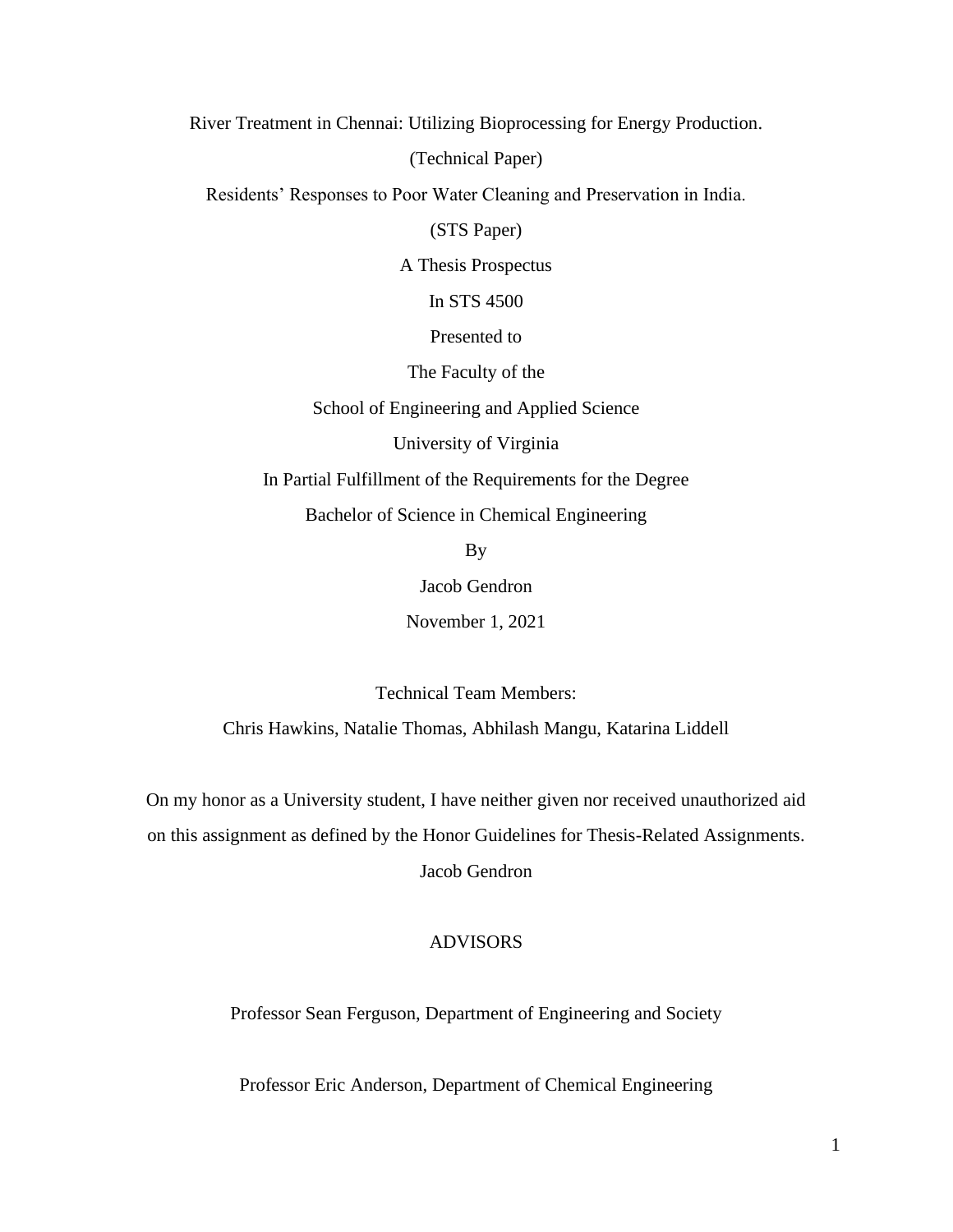#### **Introduction**

Water pollution in India has a long history in the country, particularly in the rivers that are considered holy by the people and whose religious purity must be preserved. People bathe and drink from these rivers because of their sacredness, but getting water from these sources has led to the spread of disease. There is a lack of clean water both for residents and for irrigation. The Cooum river near Chennai, India is particularly impacted because industrialization and urbanization of the city has led to increased pollution from sewage, industrial effluents, and agricultural efforts (Gowri et. al., 2007). As the demand for clean water in India continues to grow, so too have research efforts to think of ways to effectively provide clean water to residents and clean up rivers.

The goal of the technical aspect of this capstone research is to implement the necessary processes to convert the Cooum river water into drinking water by removing the pollutants in the water (including metals, sewage and other biohazards, trash, and salt). Several UVA professors are interested in processes to make drinking water treatment more effective and useful, and they will serve as sources of guidance in implementing these processes into the design. This design will provide the drinking water that the city needs, which is especially important when the city cannot obtain it from other sources like monsoons (Frayer, 2019).

Citizen engagement in how India handles its water treatment and preservation has led to unrest and protests. Dams have been used to provide hydroelectric power, but construction of them has caused the unfair eviction of many residents (Chowdhury, 2018). Pushing the government to clean up rivers involves efforts by the public that bring social activists and religious leaders together to enact change. In order to better understand the needs of the citizens in designing the drinking water plant, the focus of the STS research will involve public and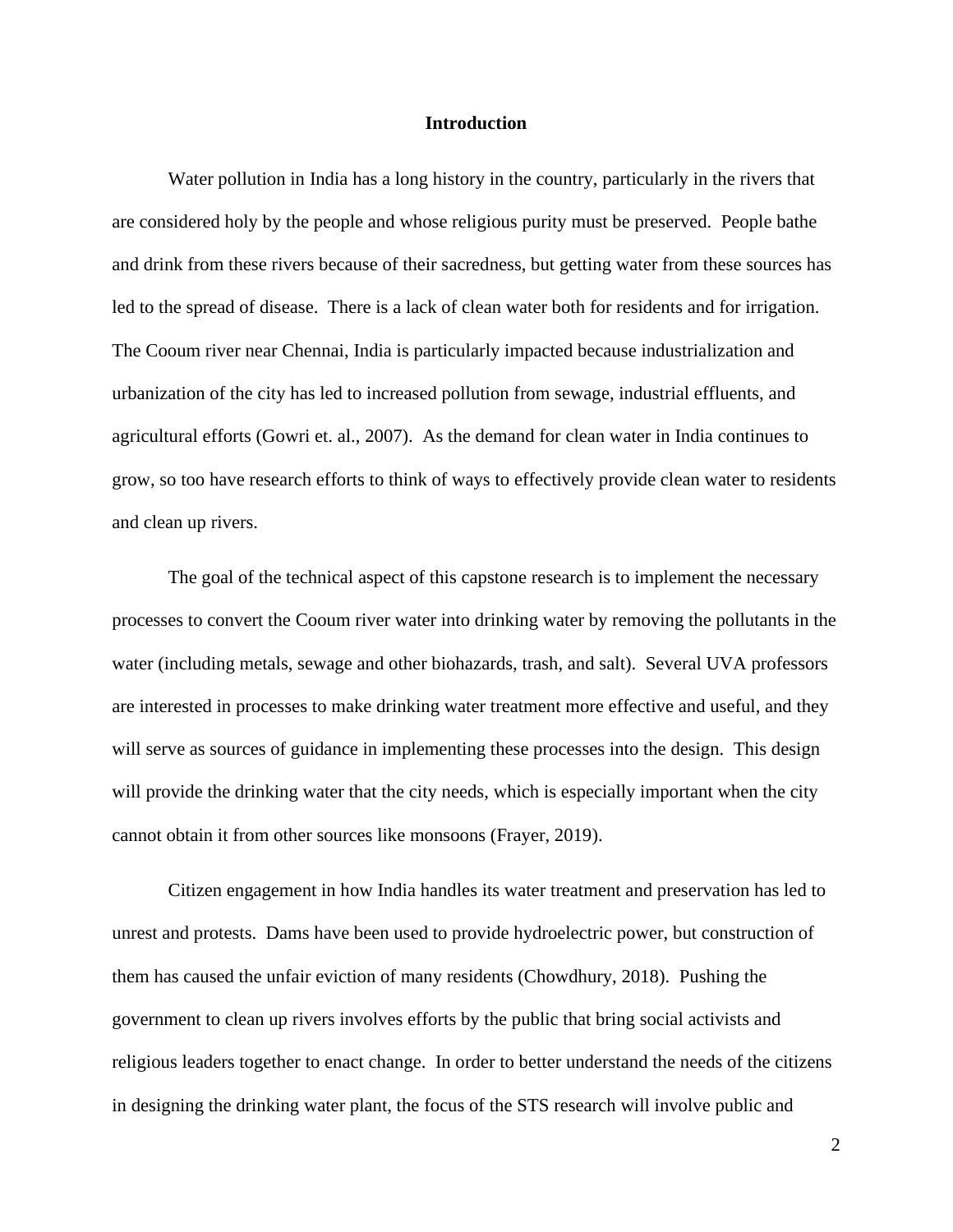citizen engagement in the government's efforts to clean up rivers and build dams with an emphasis on the relation between social movements and government actions regarding providing clean drinking water.

## **Technical Topic**

In the city of Chennai, India, the Cooum River holds high levels of contamination in the form of sewage, biological matter, industrial waste, nutrients, and heavy metals (Gowri et al., 2007). This area of India also faces high levels of water scarcity. Our goal is to design a reverse osmosis (RO) water treatment plant that sources water from the Cooum river as an alternative source of drinking water for Chennai to relieve some of this water scarcity. Water will be directly pumped from the Cooum River, and will go through various stages of pretreatment before RO treatment. These pretreatment steps will include sedimentation of large solids, a macro-filter, and a microfilter. This water will then be pumped through the RO membrane. The permeate water leaving RO will be disinfected and leave the system as potable water.

Hydrothermal liquefaction (HTL) will be a secondary process that uses the biomass from the river to produce an energy rich bio-crude oil as a byproduct. HTL operates at moderate temperatures, typically 200-400°C, and high pressures of 10-25 MPa (Gollakota & Kishore, 2018). At these conditions we expect to generate a biocrude oil sludge, an aqueous wastewater stream, and a gas stream (Chen et al., 2020). We would like to join these processes together in a centralized system by using the sludge streams produced in pretreatment of water as a feed for HTL and recycling the dirty water produced in HTL into our water treatment process. A simple process flow diagram can be seen in Figure 1, with a more in depth illustration for HTL in Figure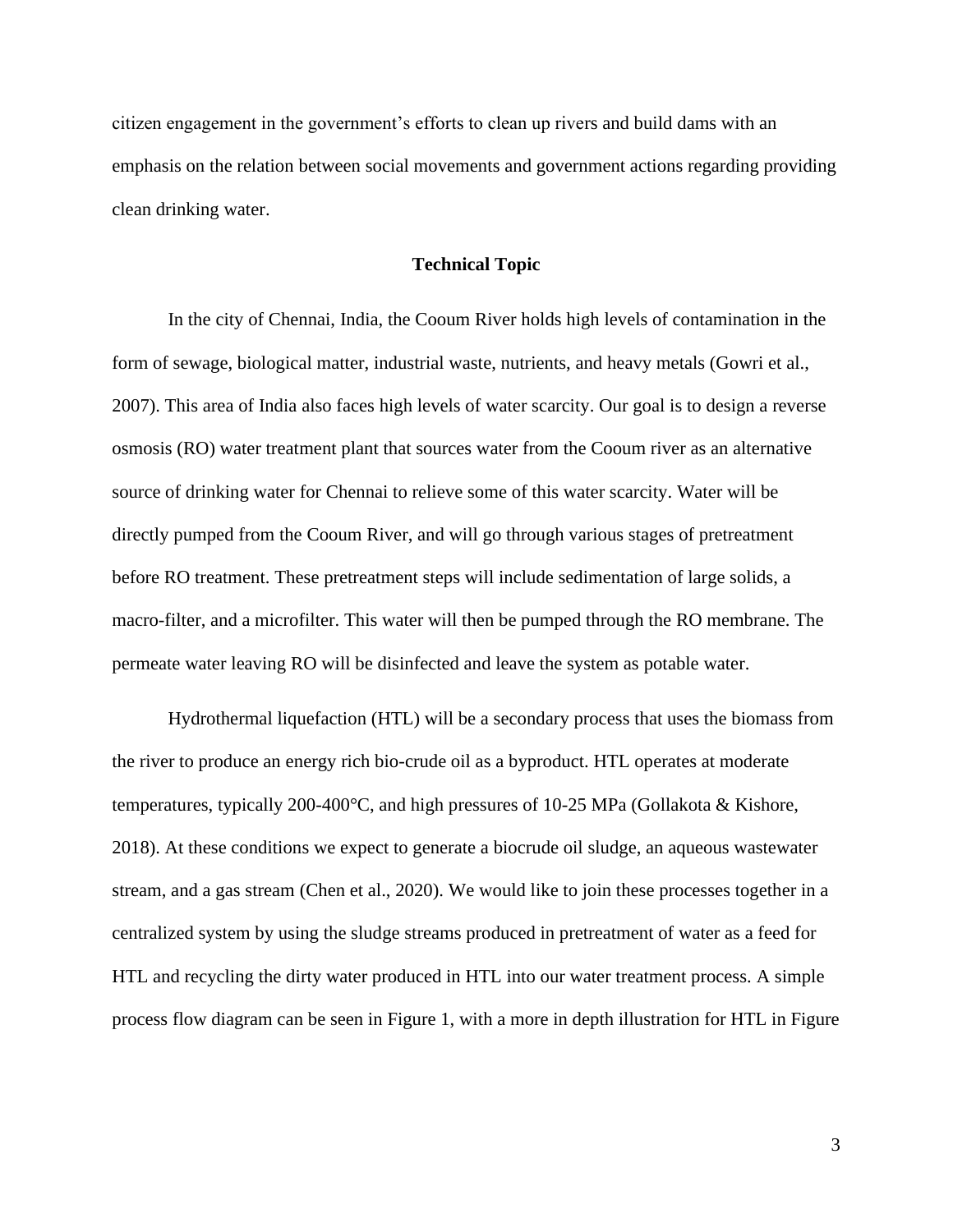

2. The final products of this project will be clean drinking water and bio-crude oil.

Figure 1: Overall Process Flow Diagram

Chennai gets the majority of its drinking water from the monsoon season, however when this season is short or does not provide enough rain, the city faces serious water scarcity. This is what occurred during the 2019 water crisis of Chennai (Frayer, 2019). The proposed design is worth pursuing as it addresses the problems of water scarcity in Chennai, as well as uses the pollution, specifically the excess of biomass, in the Cooum river as a profitable resource. RO will be used as a promising filtration technology to produce the potable water product. Additionally, HTL is a very new technology that has never been scaled up to larger than in-lab processes. However, industrially sized designs have been proposed, such as the design seen in Figure 2 (Snowden-Swan et al., 2016). Scaling up HTL and connecting it with the RO process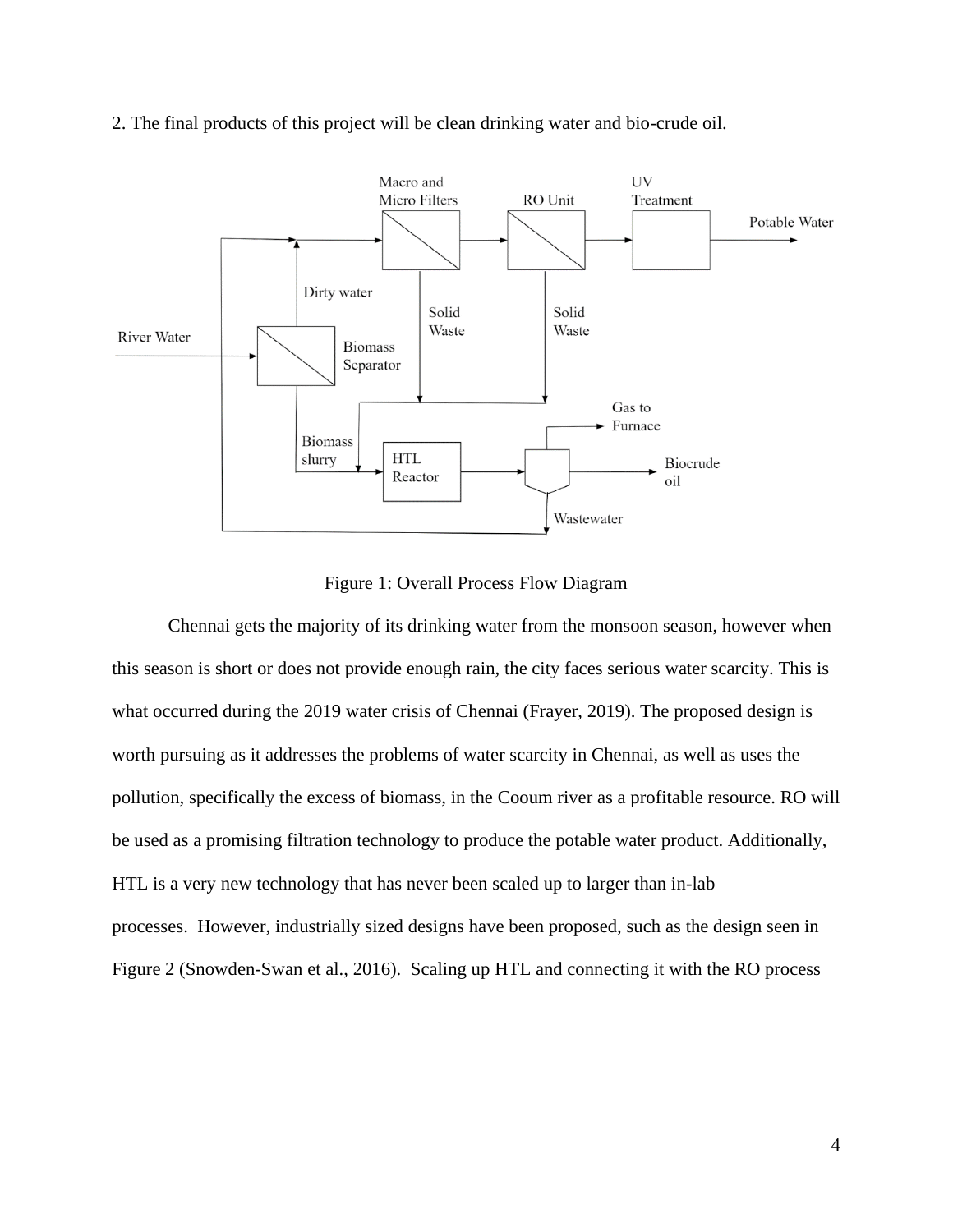streams will be a significant challenge of this design project.



Figure 2: Hydrothermal Liquefaction Process Flow Diagram

The final report will contain complete material and energy balances, the design of major equipment including reactor and membrane filtration designs, an estimation of costs and returns and a discussion of the environmental and social impacts. Information regarding the flow rates of pollutants in the Cooum River will be obtained from sources that analyze the river for its contents in order to understand the components of the feed stream (Gowri et al., 2007). The twosemester technical project will be done amongst a group of five individuals. Calculations will be done using shared Excel spreadsheets, dividing calculations amongst group members as needed. Every calculation will be checked by at least two team members before publishing. Where appropriate, Aspen Plus will be used to simulate certain processes to obtain stream data and thermodynamic properties in the process. The group will meet at least once a week to discuss progress, findings, and future calculations.

**STS Topic**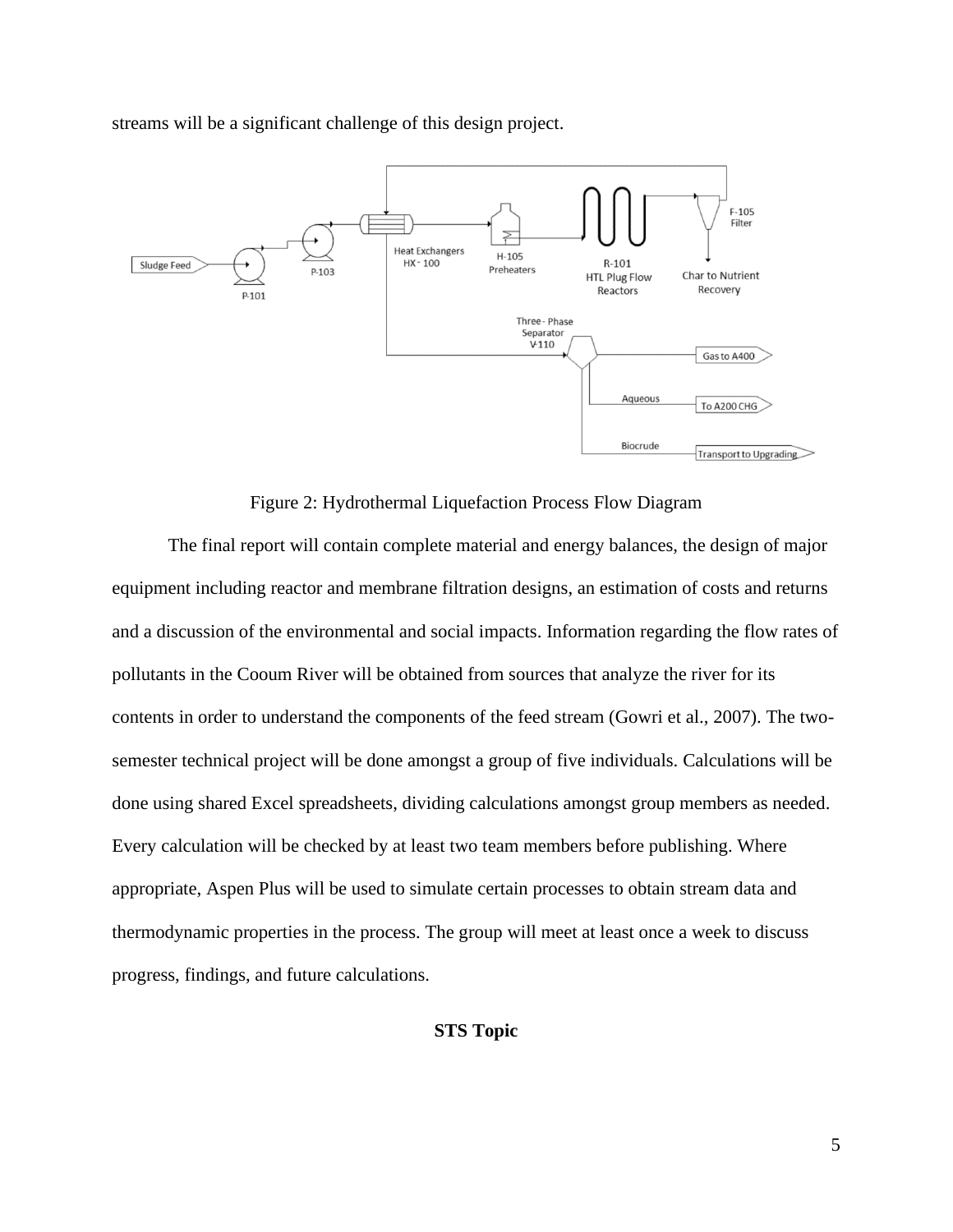Hess and Sovacool define research involving public participation as seeking to understand how the "different aspects of participation are defined or constructed." This includes understanding policy issues, who engages in the implementation of policy, the procedures for doing so, and how the public is affected (Hess and Sovacool, 2020). In the context of water cleaning and preservation practices in India, several areas will be explored regarding the parties that engage in policy implementation, the effects on the public, and how policy is implemented through movements.

Firstly, the actions taken by the government and the current state of drinking water distribution in India will be examined. Secondly, an investigation will be done into how unclean water and dam placement lead to unfair marginalization of different groups of people in India. Lastly, the efforts of these groups of people, motivated by their own expertise and knowledge of risk, to mobilize together to enact change will be researched. At the end of this paper, we should have a better understanding of how water production and containment practices lead to unfair social class divides and how much citizens have to step up to enact changes that the government ultimately makes through policy implementation.

#### **Policies and Background**

It is estimated that only 30% of municipal sewage undergoes proper treatment, and 21% of the contagious diseases in the country are related to dirty drinking water (Agoramoorthy, 2014). This is just one of the many reasons why the lack of clean water in India is cause for concern. The government has been influenced to take several courses of action as a result of these concerns.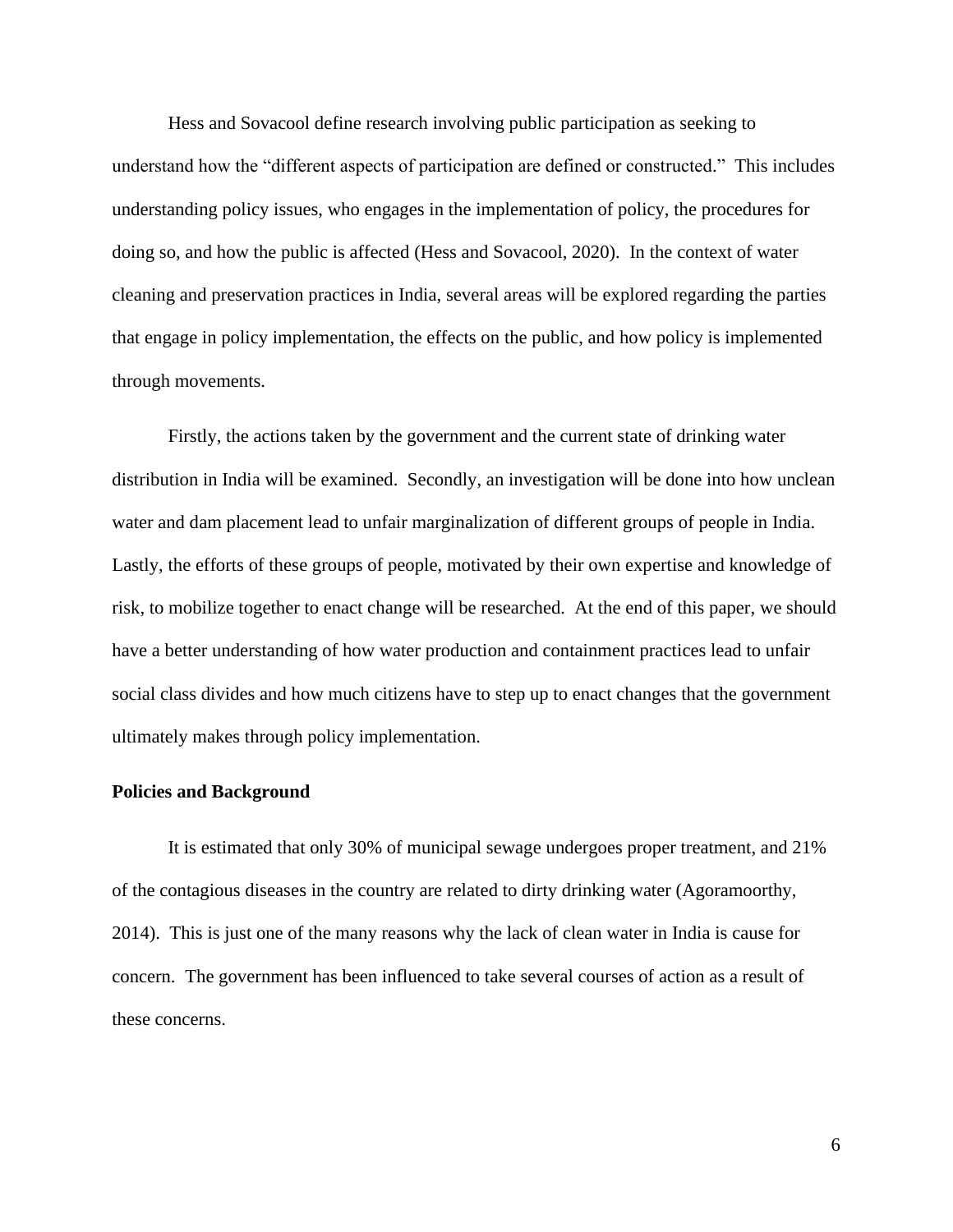One of the major policies that was enacted was the Jawaharlal Nehru National Urban Renewal Mission (JNNURM), launched by the government of India in 2005. This policy favored improving water treatment and sewage infrastructure of the big cities in India over rural areas and smaller cities (Kumar, 2015). This policy did not allow less developed areas to flourish because these areas did not have the ability to prepare city development plans and project reports that would have allowed them to qualify for the funds to improve drinking water treatment infrastructure. Therefore, only the largest cities were favored to develop, showing discrimination to residents of India that live in slums and smaller cities.

In recent years, more attention has been given to help less populous areas obtain clean water. For example, the National Rural Drinking Water Programme (NRDWP) established in 2009 is a policy by which the government of India provides financial support for rural drinking water supply operations. The NRDWP came about because many other countries enacted policies beginning in 1996 that lowered the maximum permissible concentration of arsenic in water to 0.01 mg/L, and the Bureau of India Standards (BIS) wanted to provide better water treatment practices to lower concentrations of arsenic in water and keep up with these countries (Shrivastava, 2016).

## **Power Distribution and Marginalization**

With the little drinking water production that India does have in operation, it is no surprise that the "big city bias" in developing drinking water infrastructure leads to marginalization. As a result of this, rural areas and slums are considered the "weaker" parts of the country, and citizens living in these areas are severely limited in using their time productively to improve their living situations. Ultimately, a large social class divide is created, and discrimination of the poor has become prevalent in the country through unequal distribution of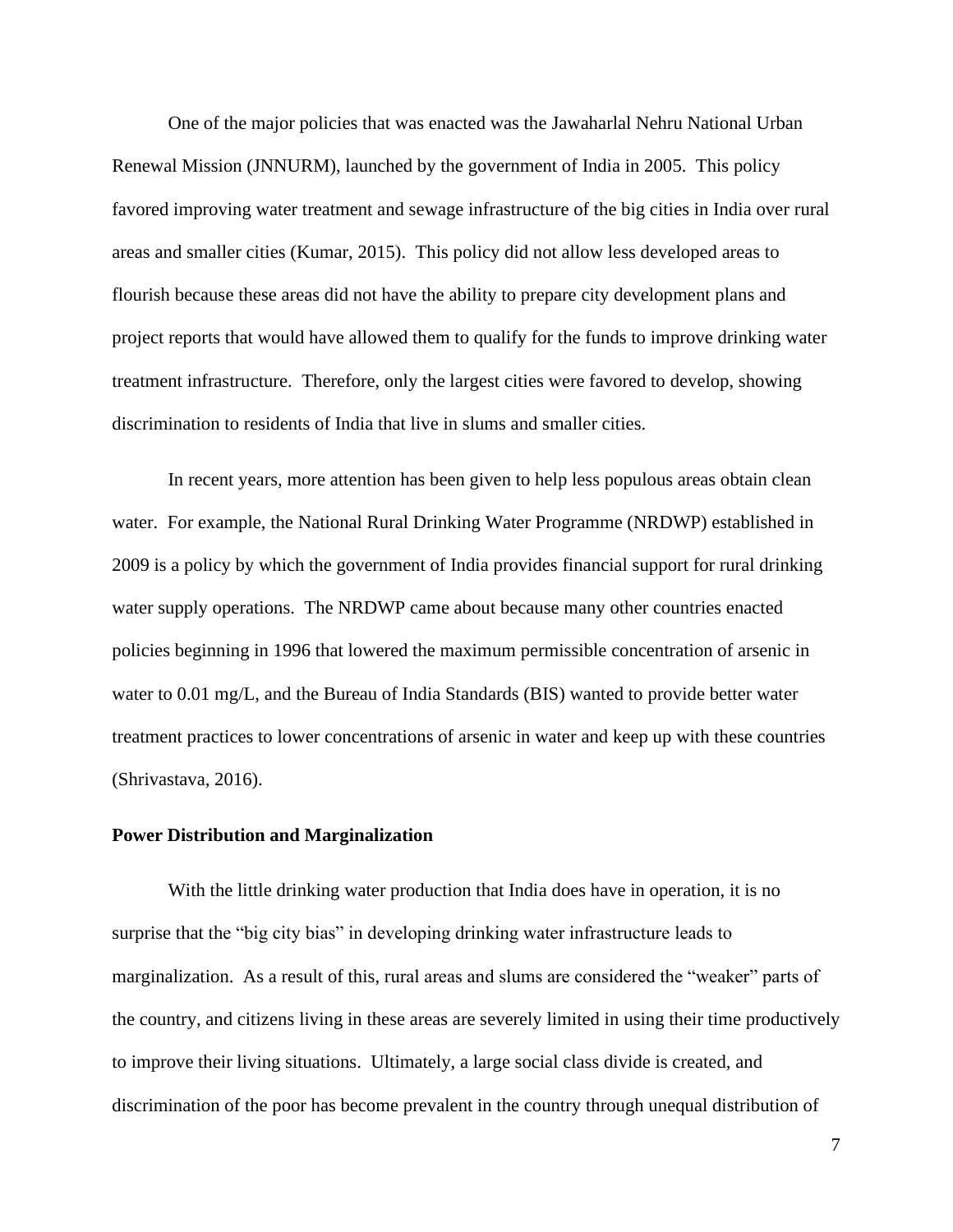many resources beyond just clean water (sewage sanitation and electricity, for example) as a result (Kumar, 2015).

In addition to unequal development of drinking water treatment infrastructure, dam placement in India is another notable cause of inequality that has caused issues for certain groups since the 1970s. The main groups of people that are affected are farmers. The placement of dams in order to provide hydroelectric power has been prioritized over the practice of farming, leading to these farmers losing their land and livelihoods. Many other migrant and low wage workers also have lost their homes due to dam construction (Chowdhury, 2013), which fuels campaigns to stop the government from kicking out all of these people. Social movements have been sparked as a result of the marginalization caused by dams and lack of clean water plants.

## **Social Movements and Efforts**

With the unfair policy making and unequal resource distribution, it is no surprise that many social movements have been developed by the public to make change. The Save the Narmada Movement is an ongoing effort started in 1985 that came about to protest the placement of the Sardar Sarovar Dam in the Narmada river valley. This movement has brought together farmers, migrant workers, tribes, and social activists like Medha Patkar that lead the movement (Chowdhury, 2013). One particular newsletter highlights how she and other activists helped the movement gain momentum to combat the unsustainable ecological and social impacts of the dams, which will help in expanding my research (Right Livelihood, 2021). Their efforts eventually influenced the government of Maharashtra to pass the Maharashtra Resettlement of Project Displaced Persons (MRPDP) Act in 1976, which required that land or money be provided as compensation to those evicted by dam construction projects. However, this act did not apply to all projects because it gave the government too much freedom in deciding which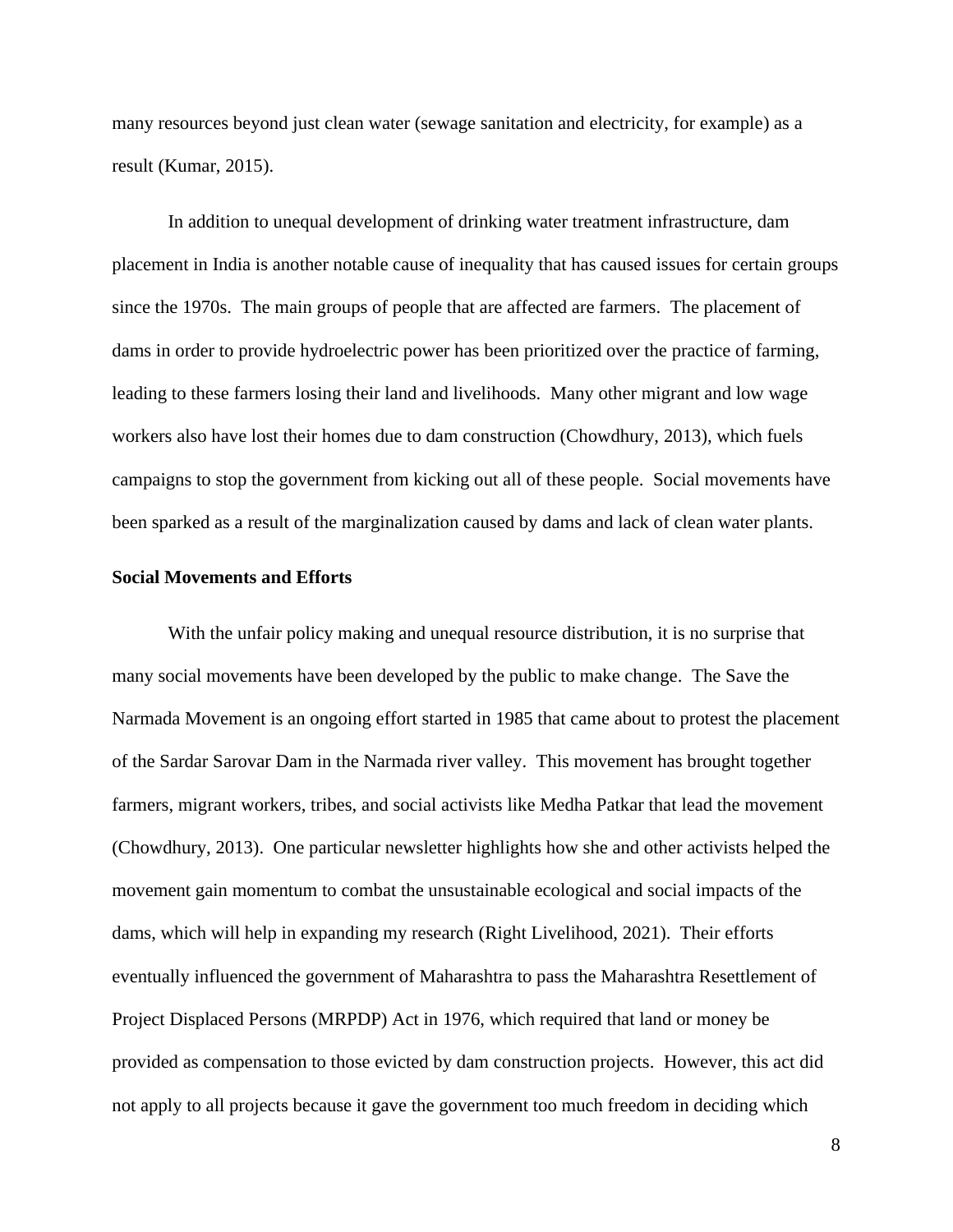people are "project-affected" people that deserve compensation (Chowdhury, 2018). Therefore, it makes sense that the protesters still demand more and the movement still exists today.

Citizens have become fed up with the lack of clean water in rivers and have demonstrated their own knowledge of science and risk through even more social movements. The Save Ganga Movement, for example, has brought together citizens, Hindu monks, spiritual leaders, journalists, social activists, and even Prime Minister Narendra Modi to clean up "Mother Ganga." As a result, the government has been influenced to clean up the river in order to increase religious tourism, but efforts are still ongoing. A website that outlines the movement's goals to provide a "Gandhian solution" to the "ecological crisis" that is river pollution will surely be a good source to expand my research (Devant IT Solutions, 2018). These social movements are not just limited to specific rivers; citizens in the Karnataka state in India have been campaigning to save the Cauvery river from further garbage and sewage dumping (Agoramoorthy, 2014).

#### **Next Steps**

In order to better understand the STS topics of social movements and discrimination of groups, I will expand upon my research in several areas. I will first do more research into how rural areas are becoming more assisted in providing clean water to its residents, specifically how effective these efforts have been given the bias towards larger cities. This will be linked to who engages in the cleanup efforts and how these cleanup efforts attempt to limit inequality among residents. Particular attention will be paid to the social movements that have come about from poor dam placement and drinking water cleaning practice. The Save the Narmada Movement will be researched to better understand why efforts to stop dam production continue as a result of corrupt policy. The efforts of the government to clean up rivers, such as the Ganga river, will be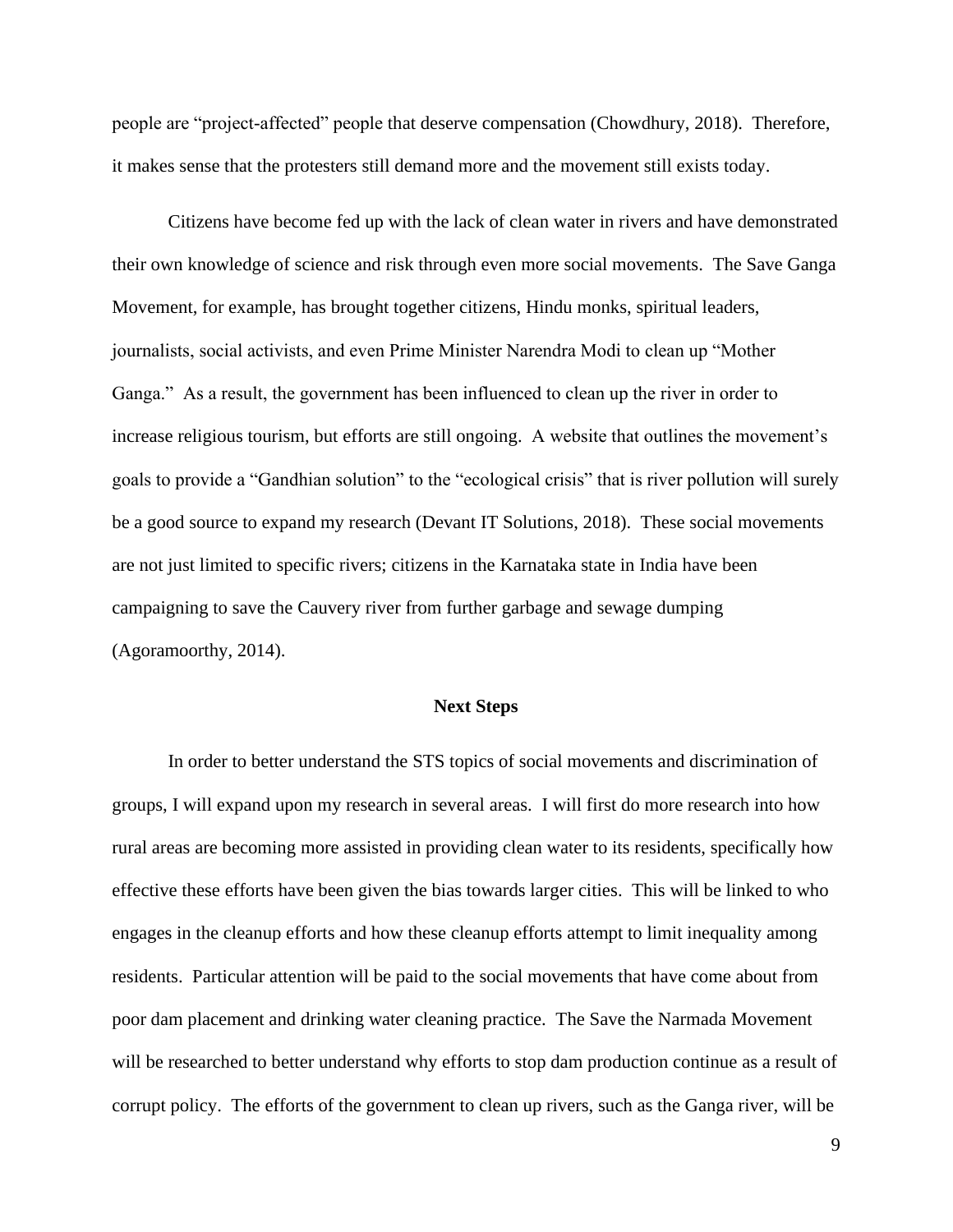explored in order to better understand how certain incentives (such as the potential to increase religious tourism) have motivated the government to clean up these rivers as a result of citizen engagement through the Save Ganga movement. Lastly, understanding policy analysis and how to apply it to the research I have done concerning government policy will be a future area of exploration. Through all of this research, we will better understand how the government uses its power and if power is properly distributed to the government. Regarding the technical portion of the project, material balances and calculations will be completed once an overall process flow diagram is developed.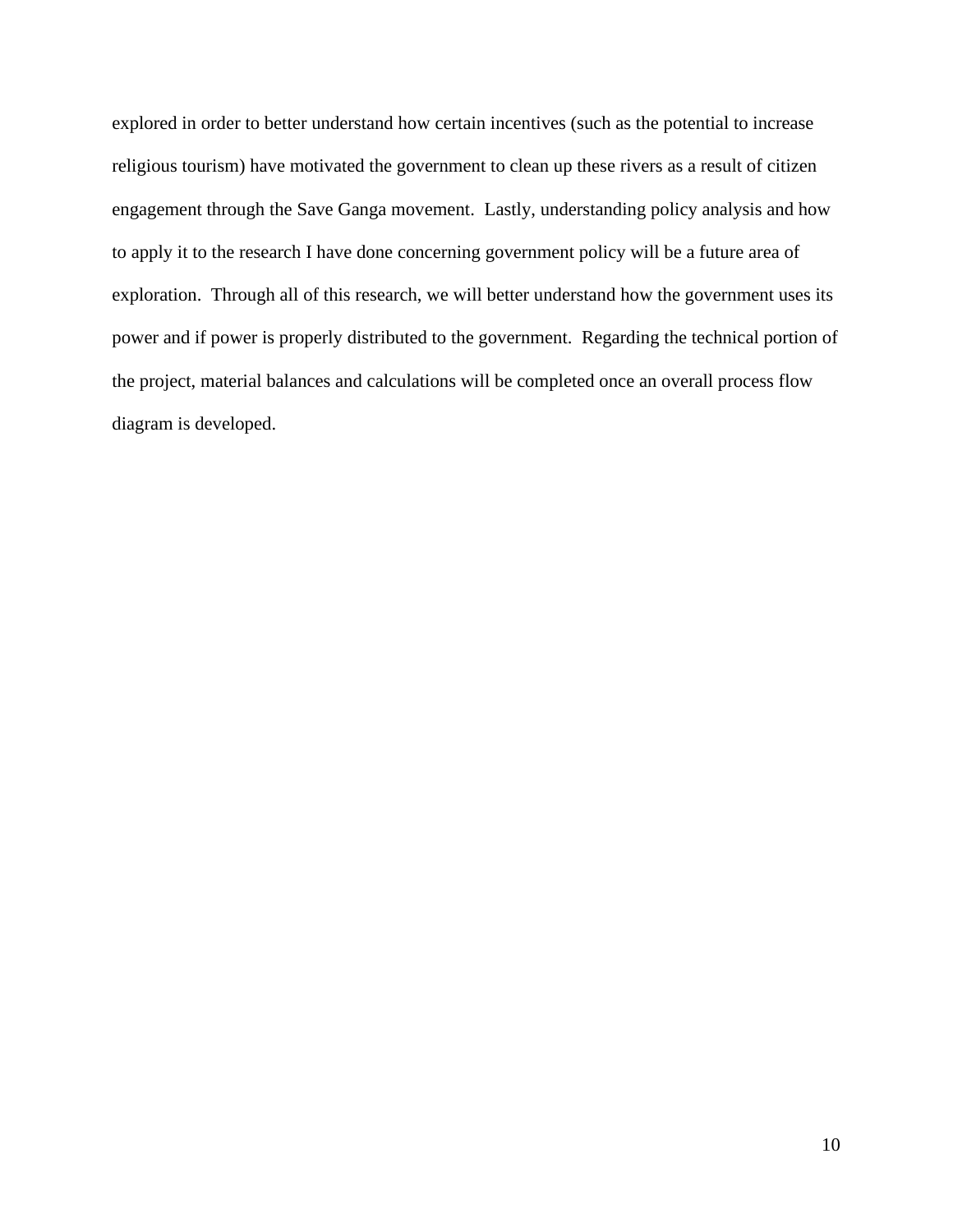## **References**

- Agoramoorthy, G. (2014). Sacred Rivers: Their Spiritual Significance in Hindu Religion. *Journal of Religion and Health*, *54*(3), 1080–1090. [https://doi.org/10.1007/s10943-014-](https://doi.org/10.1007/s10943-014-9934-z) [9934-z.](https://doi.org/10.1007/s10943-014-9934-z)
- Chen, W.-T., Haque, Md. A., Lu, T., Aierzhati, A., & Reimonn, G. (2020). A perspective on hydrothermal processing of sewage sludge. Current Opinion in Environmental Science & Health, 14, 63–73. [https://doi.org/10.1016/j.coesh.2020.02.008.](https://doi.org/10.1016/j.coesh.2020.02.008)
- Chowdhury, A. R. (2013). 'Repertoires of Contention' in Movements Against Hydropower Projects in India. *Social Movement Studies*, *13*(3), 399–405. [https://doi.org/10.1080/14742837.2013.830564.](https://doi.org/10.1080/14742837.2013.830564)
- Chowdhury, A. R. (2018). State Formation from below: Social Movements of dam evictees and legal transformation of the local state in India, 1960–76. *South Asia: Journal of South Asian Studies*, *41*(1), 194–211. [https://doi.org/10.1080/00856401.2018.1406445.](https://doi.org/10.1080/00856401.2018.1406445)
- Devant IT Solutions. (2018, January 24). Home Save Ganga Movement. Retrieved October 31, 2021, from https://savegangamovement.org/.
- Frayer, L. (2019, July 18). *The Water Crisis In Chennai, India: Who's To Blame And How Do You Fix It?*. NPR. [Digging Wells, Skipping Showers: Life In A Water Crisis : Goats and](https://www.npr.org/sections/goatsandsoda/2019/07/18/742688141/the-water-crisis-in-chennai-whos-to-blame-how-do-you-fix-it)  [Soda : NPR.](https://www.npr.org/sections/goatsandsoda/2019/07/18/742688141/the-water-crisis-in-chennai-whos-to-blame-how-do-you-fix-it)
- Gollakota, A. R. K., Kishore, N., & Gu, S. (2018). A review on hydrothermal liquefaction of biomass. Renewable and Sustainable Energy Reviews, 81, 1378–1392. [https://doi.org/10.1016/j.rser.2017.05.178.](https://doi.org/10.1016/j.rser.2017.05.178)
- Gowri, V. S., Ramachandran, S., Ramesh, R., Pramiladevi, I. R., & Krishnaveni, K. (2007). Application of GIS in the study of mass transport of pollutants by Adyar and Cooum Rivers in Chennai, Tamilnadu. *Environmental Monitoring and Assessment*, *138*(1-3), 41– 49. [https://doi.org/10.1007/s10661-007-9789-9.](https://doi.org/10.1007/s10661-007-9789-9)
- Hess, D. J., & Sovacool, B. K. (2020). Sociotechnical matters: Reviewing and Integrating Science and Technology Studies with energy social science. *Energy Research & Social Science*, *65*, 101462. [https://doi.org/10.1016/j.erss.2020.101462.](https://doi.org/10.1016/j.erss.2020.101462)
- Kumar, A. (2015). Indian Urban Households' Access to Basic Amenities: Deprivations, Disparities and Determinants. *Margin: The Journal of Applied Economic Research*, *9*(3), 278–305. [https://doi.org/10.1177/0973801015579754.](https://doi.org/10.1177/0973801015579754)
- Right Livelihood. (2021, August 10). *Medha Patkar, Baba Amte and Narmada Bachao Andolan*. Retrieved October 31, 2021, from https://rightlivelihood.org/the-change-makers/find-alaureate/medha-patkar-and-baba-amte-narmada-bachao-andolan/.